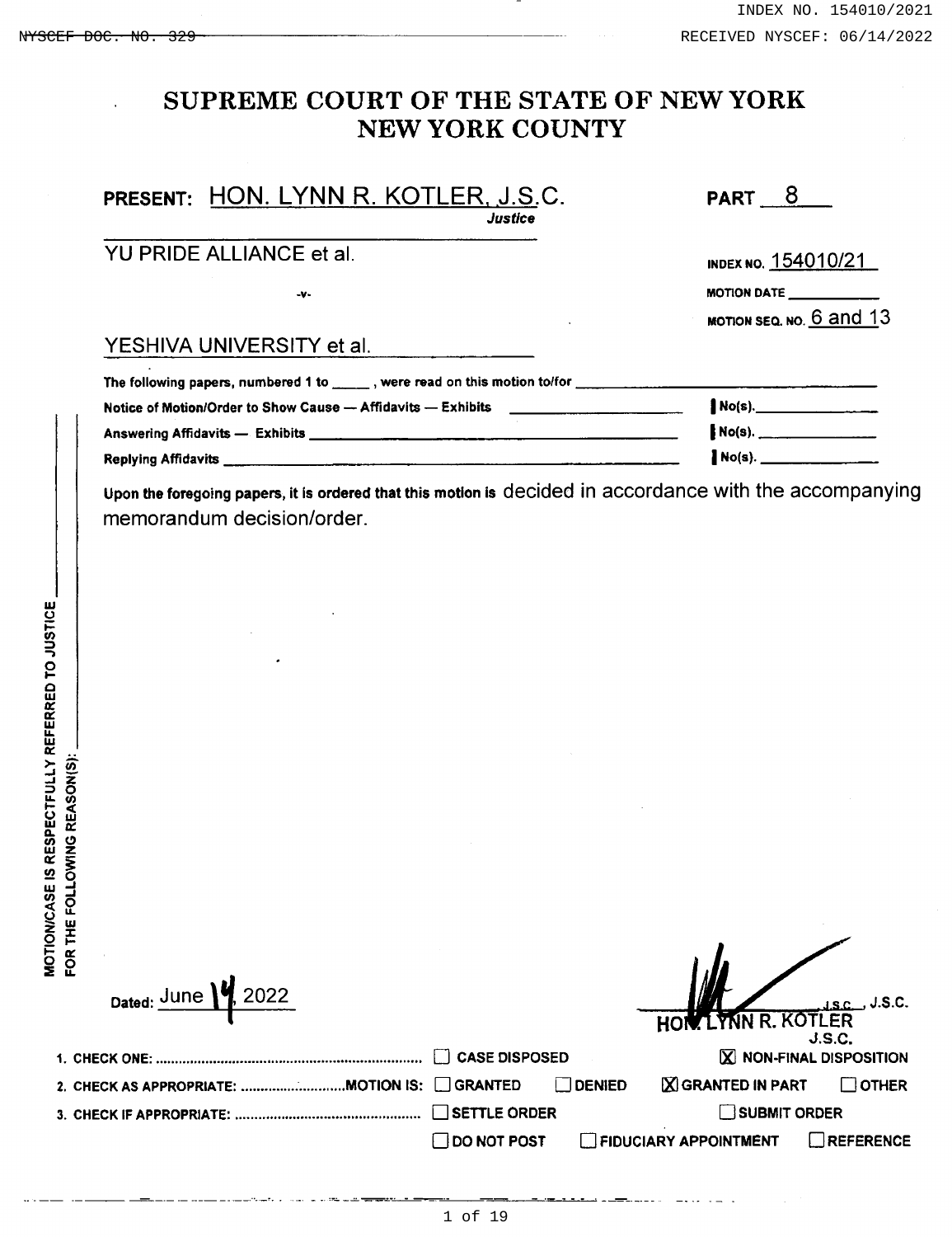# **SUPREME COURT OF THE STATE OF NEW YORK COUNTY OF NEW YORK: PART 8**

-----------Y YU PRIDE ALLIANCE, MOLLY MEISELS, DONIEL WEINREICH, AMITAI MILLER, and ANONYMOUS.

**DECISION/ORDER** 

INDEX NO.: 154010/21 MOT SEQ: 006 AND 013

Plaintiff(s).

-against-

YESHIVA UNIVERSITY, VICE PROVOST CHAIM NISSEL, and PRESIDENT ARI BERMAN,

Present: Hon. Lynn R. Kotler, J.S.C.

Defendant(s).

Recitation, as required by CPLR 2219 [a], of the papers considered in the review of this  $(these) motion(s):$ 

| <b>Papers</b>       | <b>Numbered</b> |
|---------------------|-----------------|
| Motion Sequence 006 |                 |
|                     |                 |
|                     |                 |
|                     |                 |
|                     |                 |
|                     |                 |
|                     |                 |
|                     |                 |
|                     |                 |
|                     |                 |
|                     |                 |

| Motion Sequence 013 |  |
|---------------------|--|
|                     |  |
|                     |  |

Two motions are pending in this action (sequence 6 and 13) and are hereby consolidated for consideration and disposition in this single decision/order. Previously, in a decision/order and interim order dated August 8, 2021 (the "prior decision"), the court converted defendants' motion to dismiss (sequence 6) to a motion for summary judgment pursuant to CPLR § 3211(c). Plaintiffs then cross-moved for partial summary judgment and a determination that defendant Yeshiva University ("Yeshiva") is not a

 $\mathbf{1}$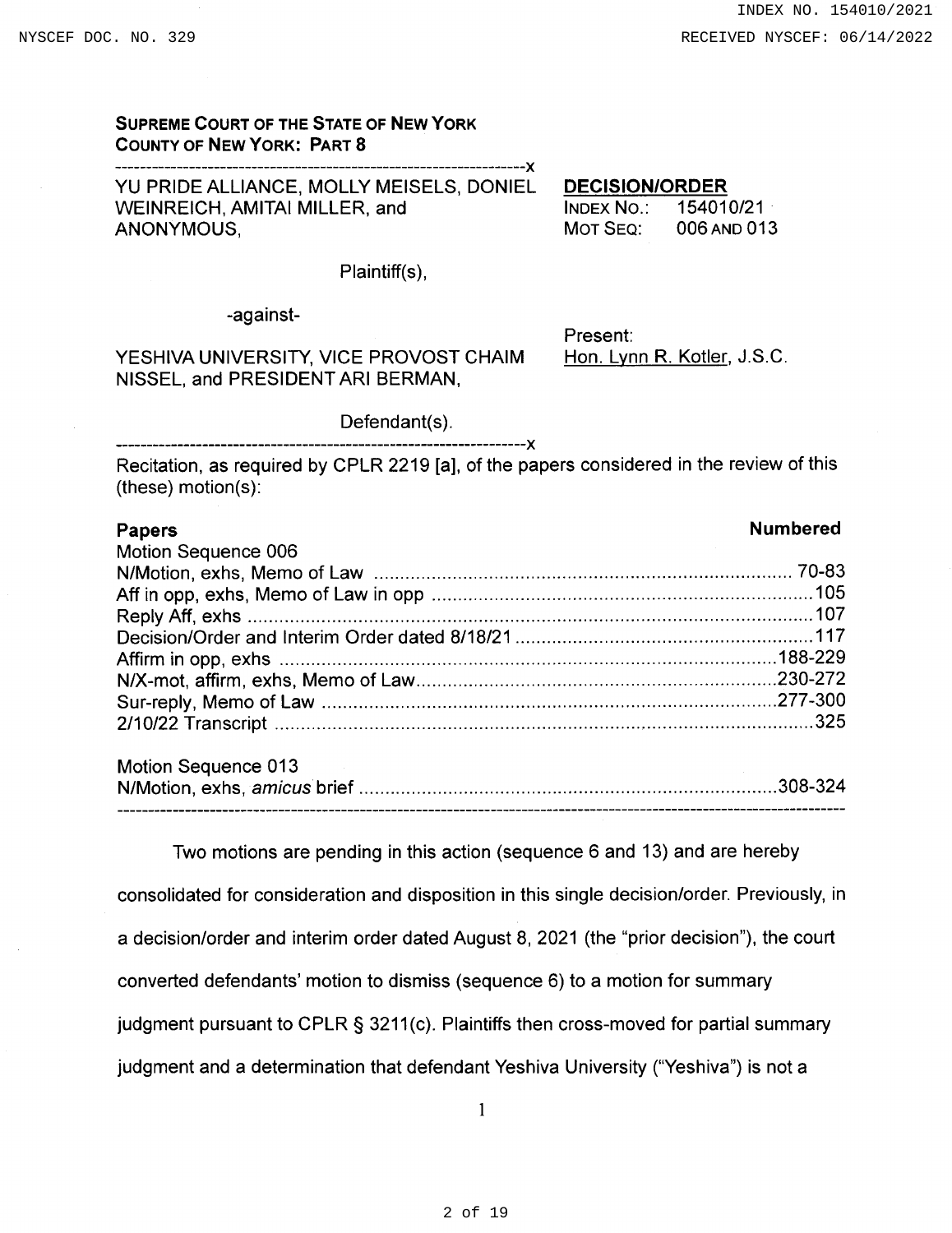"religious corporation" as the term is used in Admin. Code § 8-102's definition of a "Place or provider of public accommodation". In motion sequence 13, The Lesbian and Gay Law Association Foundation of Greater New York ("LeGaL") moves for leave to submit a brief of *amicus curiae*. LeGaL's motion is submitted without opposition and is granted. As for sequence 6, defendants' motion is denied, and plaintiffs' cross-motion is granted as follows.

The prior decision is herein incorporated by reference. As the court stated therein, Yeshiva refuses to formally recognize plaintiff YU Pride Alliance, an LGBTQ student organization. The remaining plaintiffs are former students and an anonymous current student. The remaining defendants are Vice Provost Chaim Nissel and President Ari Berman of Yeshiva.

The prior decision was issued in the context of plaintiffs' application for a preliminary injunction for an order compelling Yeshiva to officially recognize the YU Pride Alliance as an LGBTQ student organization. The court denied plaintiffs' motion for injunctive relief because plaintiffs had failed to demonstrate a likelihood of success on the merits at that juncture. In tandem, defendants argued that plaintiff's claims were untenable under the New York City Human Rights Law, Admin Code § 8-101, et seq. (the "NYCHRL"), because Yeshiva falls within an exception to its application. Defendants further argued that if the NYCHRL applies to them, such application is unconstitutional. However, defendants' motion was based upon facts and proof which could not be properly considered on a CPLR § 3211 motion to dismiss. After limited discovery, the issue of whether the NYCHRL applies to Yeshiva is ripe for summary adjudication and the present motion sequence is now before the court.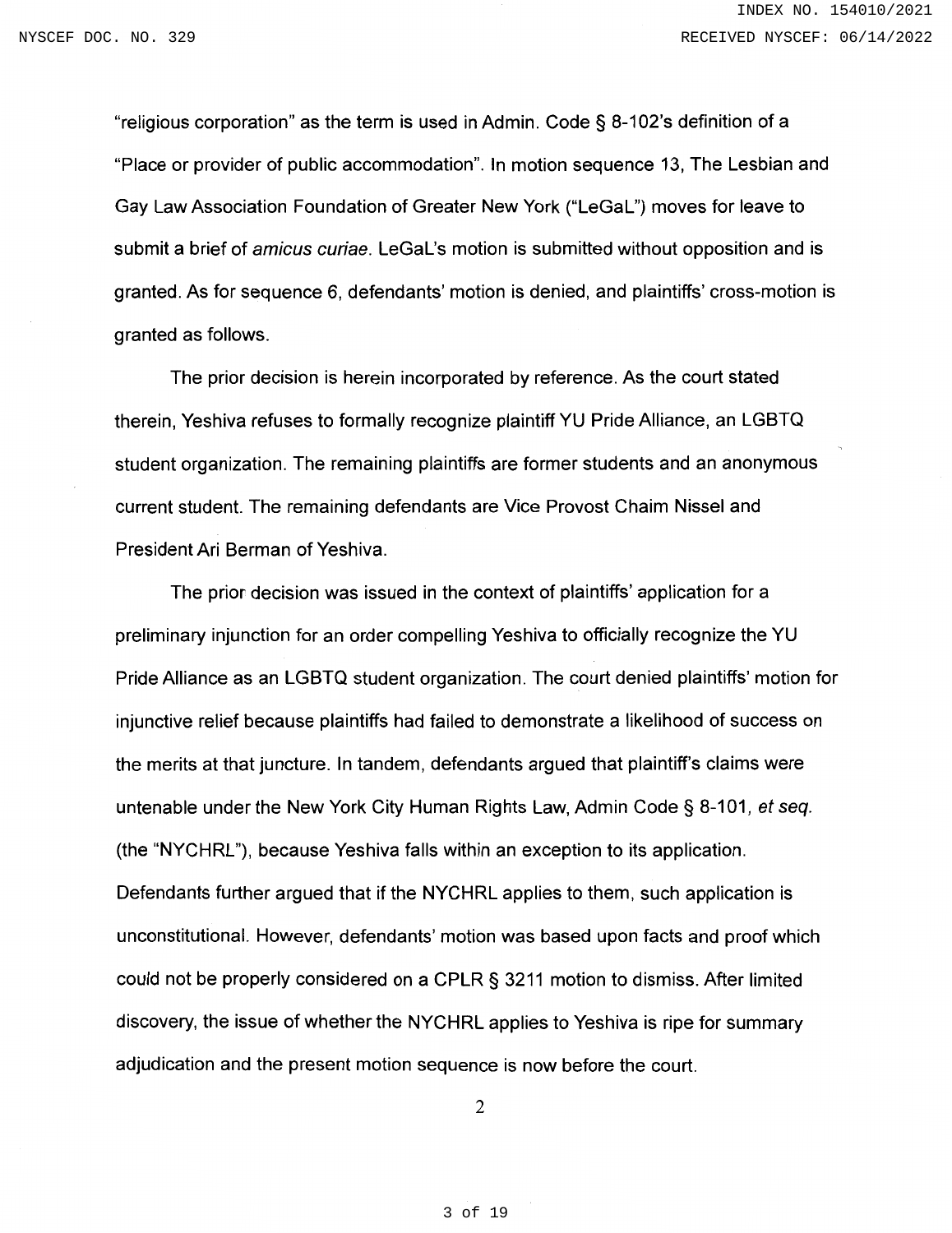### **Discussion**

#### Applicable standard of review

On a motion for summary judgment, the proponent bears the initial burden of setting forth evidentiary facts to prove a prima facie case that would entitle it to judgment in its favor, without the need for a trial (CPLR 3212; Winegrad v. NYU Medical Center, 64 NY2d 851 [1985]; Zuckerman v. City of New York, 49 NY2d 557, 562 [1980]). If the proponent fails to make out its prima facie case for summary judgment, however, then its motion must be denied, regardless of the sufficiency of the opposing papers (Alvarez v. Prospect Hospital, 68 NY2d 320 [1986]; Ayotte v. Gervasio, 81 NY2d 1062  $[1993]$ .

Granting a motion for summary judgment is the functional equivalent of a trial, therefore it is a drastic remedy that should not be granted where there is any doubt as to the existence of a triable issue (Rotuba Extruders v. Ceppos, 46 NY2d 223 [1977]). The court's function on these motions is limited to "issue finding," not "issue" determination" (Sillman v. Twentieth Century Fox Film, 3 NY2d 395 [1957]).

#### Is Yeshiva a Religious Corporation under Admin Code § 8-102?

This motion turns on whether Yeshiva is a religious corporation within the meaning of the NYCHRL. At first blush, the answer to this question may seem obvious given Yeshiva is an educational institution with a proud and rich Jewish heritage and a self-described mission to combine "the spirit of Torah" with strong secular studies. However, the court must examine the precise language of the NYCHRL exemption which Yeshiva relies on, Admin Code § 8-102, as well as the legislative intent, and determine whether Yeshiva is a religious corporation exempt under the statute as the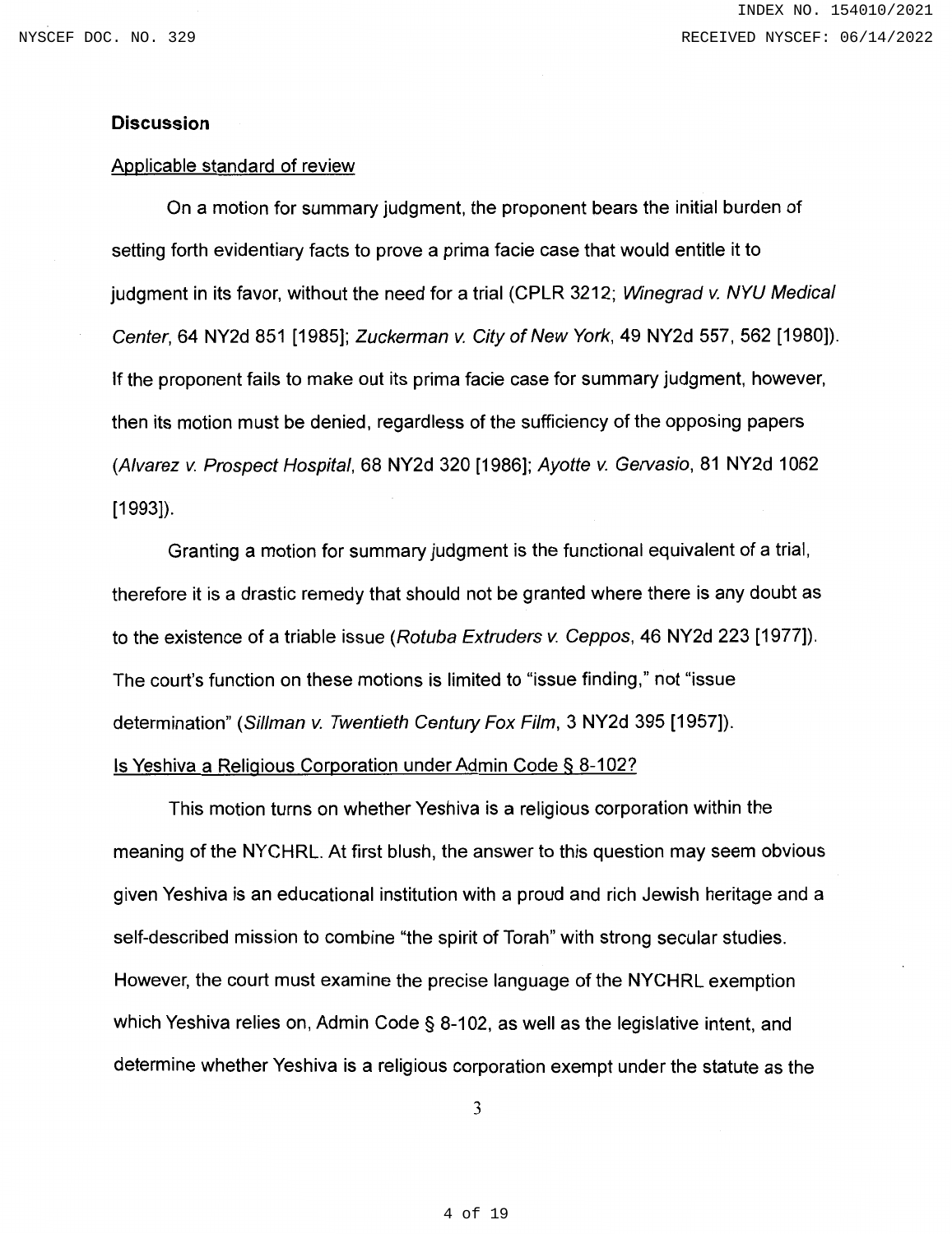legislature intended.

Plaintiffs have sued Yeshiva as a "place or provider of public accommodation"

pursuant to Admin Code § 8-107(4) and (20). This statute provides in relevant part as

follows:

4. Public accommodations.

a. It shall be an unlawful discriminatory practice for any person who is the owner, franchisor, franchisee, lessor, lessee, proprietor, manager, superintendent, agent or employee of any place or provider of public accommodation:

1. Because of any person's actual or perceived race, creed, color, national origin, age, gender, disability, marital status, partnership status, sexual orientation, uniformed service or immigration or citizenship status, directly or indirectly:

(a) To refuse, withhold from or deny to such person the full and equal enjoyment, on equal terms and conditions, of any of the accommodations, advantages, services, facilities or privileges of the place or provider of public accommodation; ...

 $\ldots$ 

20. Relationship or association. The provisions of this section set forth as unlawful discriminatory practices shall be construed to prohibit such discrimination against a person because of the actual or perceived race, creed, color, national origin, disability, age, sexual orientation, uniformed service or immigration or citizenship status of a person with whom such person has a known relationship or association.

Meanwhile, Admin Code § 8-102, which sets forth the definitions of terms used

under the NYCHRL, defines place or providers of public accommodation as follows:

The term "place or provider of public accommodation" includes providers, whether licensed or unlicensed, of goods, services, facilities, accommodations, advantages or privileges of any kind, and places, whether licensed or unlicensed, where goods, services, facilities, accommodations, advantages or privileges of any kind are extended, offered, sold, or otherwise made available. Such term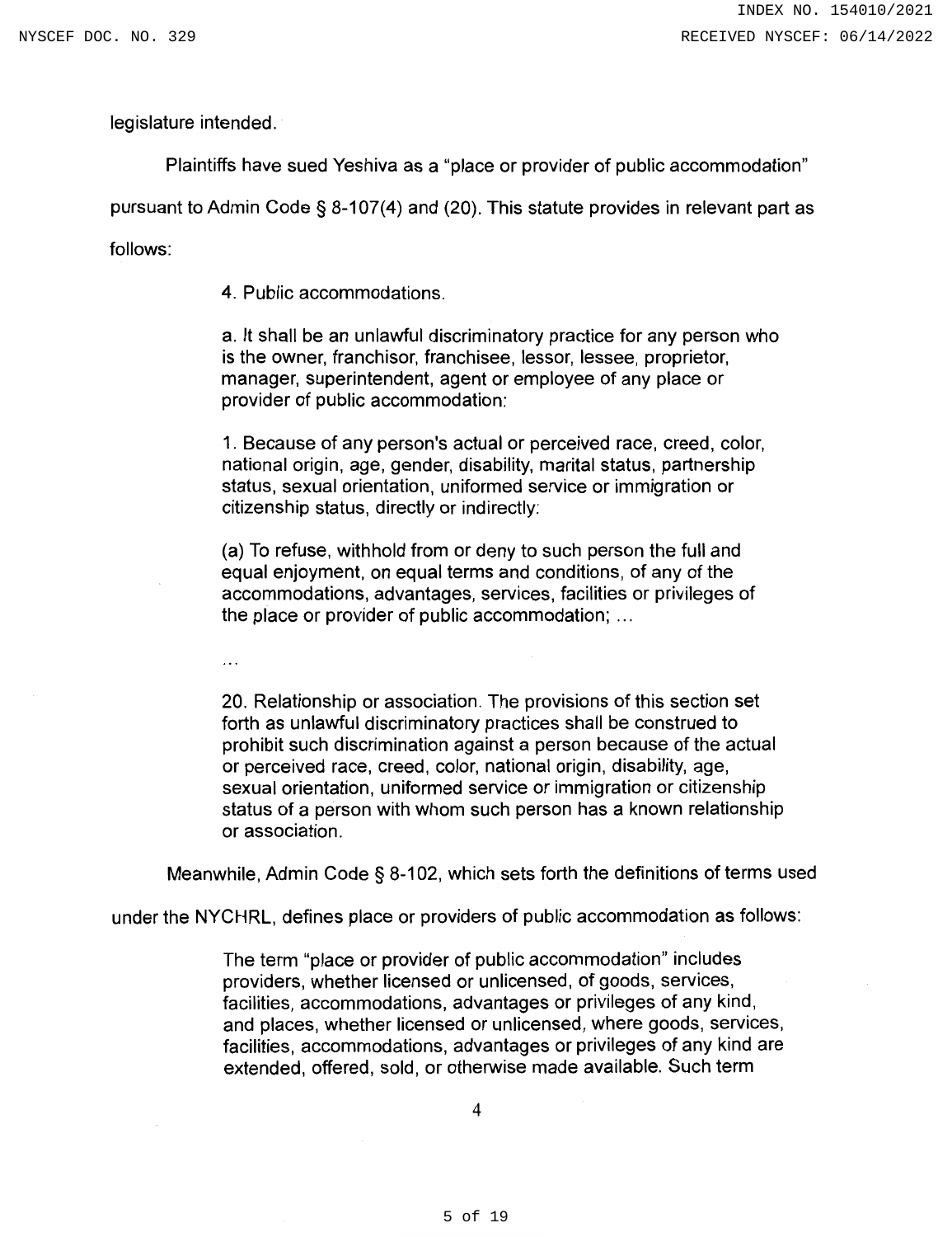does not include any club which proves that it is in its nature distinctly private. A club is not in its nature distinctly private if it has more than 400 members, provides regular meal service and regularly receives payment for dues, fees, use of space, facilities, services, meals or beverages directly or indirectly from or on behalf of non-members for the furtherance of trade or business. For the purposes of this definition, a corporation incorporated under the benevolent orders law or described in the benevolent orders law but formed under any other law of this state, or a religious corporation incorporated under the education law or the religious corporation law is deemed to be in its nature distinctly private. No club that sponsors or conducts any amateur athletic contest or sparring exhibition and advertises or bills such contest or exhibition as a New York state championship contest or uses the words "New York state" in its announcements is a private exhibition within the meaning of this definition.

(Emphasis added.)

The NYCHRL expressly excludes "a religious corporation incorporated under the education law" from application of the NYCHRL prohibition of discrimination by places or providers of public accommodation. Yeshiva asserts that it is a religious corporation incorporated under the education law. If that is the case, then plaintiffs do not have a claim under the NYCHRL against Yeshiva for failure to officially recognize YU Pride Alliance.

There is no dispute that Yeshiva is incorporated under the education law. Thus, the court must determine whether Yeshiva is a religious corporation as defendants contend. This court finds that it is not. Defendants' position conflicts with the fact that Yeshiva's own Amendment to its Charter adopted December 15, 1967 provides as follows:

> 1. This corporation, incorporated as The Rabbi Isaac Eichanan Theological Seminary Association under the Membership Corporations Law of the State of New York on March 20, 1897, the name of which was subsequently changed by the Regents of the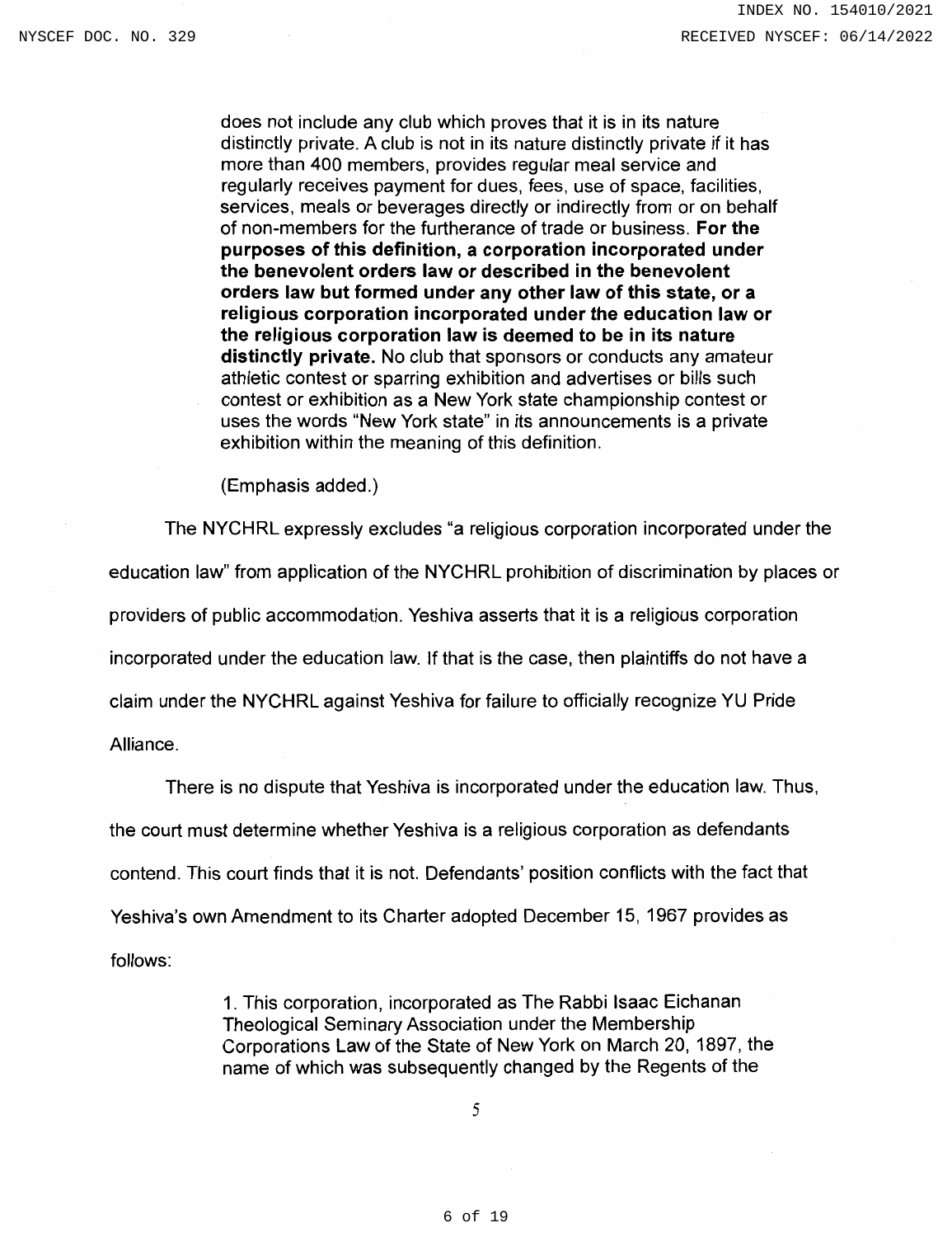University of the State of New York to Yeshiva University, is hereby continued as an educational corporation under the Education Law of the State of New York...

9. Yeshiva University is and continues to be organized and operated exclusively for educational purposes...

(Emphasis added).

 $\ddotsc$ 

Defendants would have this court look beyond its own organizing documents and examine its functions and attributes to determine that it is a "religious" corporation as that term is used in the Section 8-102 exemption. Meanwhile, plaintiffs point to the Religious Corporations Law definition of a religious corporation. Defendants correctly assert that the RCL definition is not outcome determinative since it would render the exemption duplicative insofar as it exempts both religious corporations organized under either the RCL or Educational Law. The court cannot ignore, however, the RCL definition or caselaw that seeks to define religious corporations.

A Religious Corporations Law corporation is a corporation created for religious purposes (RCL § 2). RCL § 2 further defines incorporated and unincorporated churches, clergyman and ministers and funeral entities. Both types of churches are defined as enabling people to meet for divine worship or other religious observances. Two Second Department cases have also defined corporations as religious when the certificate of incorporation specifies religious purposes such as "a place of worship" (Temple-Ashram v. Satyanandji, 84 AD3d 1158 [2d Dept 2011]) and "to provide religious services and services to senior citizens" (Agudist Council of Greater N.Y. v. Imperial Sales Co., 158 AD2d 683 [2d Dept 1990]).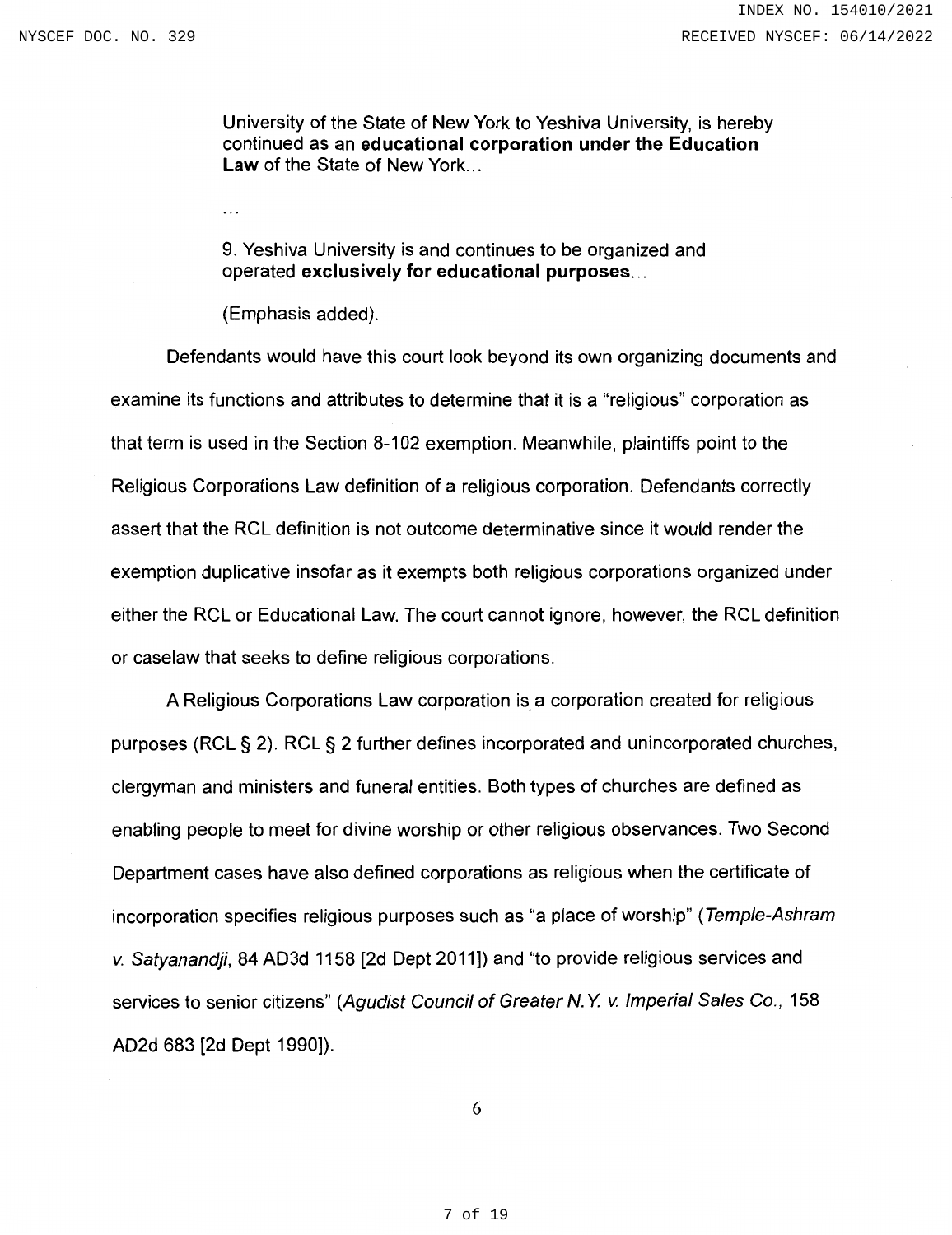Yeshiva's organizing documents do not expressly indicate that Yeshiva has a religious purpose. Rather, Yeshiva organized itself as an "educational corporation" and for educational purposes, exclusively. Defense counsel's arguments about the implications of this court's ruling are overblown. Every school with a religious affiliation or association is not necessarily affected by this court's determination that Yeshiya is not exempt from the NYCHRL. Rather, the inquiry must focus on the purpose of the institution, which is typically expressed in a corporation's organizing documents. There may be schools organized under the education law that have stated a religious purpose so that they are exempt from the NYCHRL under Section 8-102. Since Yeshiva has not done so, the court does not need to reach this issue.

Indeed, defendants concede that Yeshiva's amended charter represented a departure from its initial charter which stated an exclusively religious purpose, to wit, "to promote the study of Talmud". Then, in 1967, Yeshiva amended its charter to state that it "is and continues to be organized and operated exclusively for educational purposes". The court rejects defendants' contention that Yeshiva's amended charter confirmed "that the original religious education purposes carried through". Yeshiva itself broadened the scope of education it was to provide; pursuant to the amended charter Yeshiva was now authorized by the State of New York to confer degrees of: [1] Doctor of Hebrew Literature; [2] Bachelor of Arts; [3] Bachelor of Science; [4] Doctor of Humane Letters; [5] Doctor of Laws; [6] Bachelor of Hebrew Literature; [7] Master of Hebrew Literature; [8] Bachelor of Religious Education; [9] Master of Religious Education; [10] Master of Science; [11] Doctor of Philosophy; [12] Doctor of Medicine; [13] Doctor of Dental Surgery; [14] Master of Art; [15] Doctor of Education; [16] Master of Social Work; [17]

 $\tau$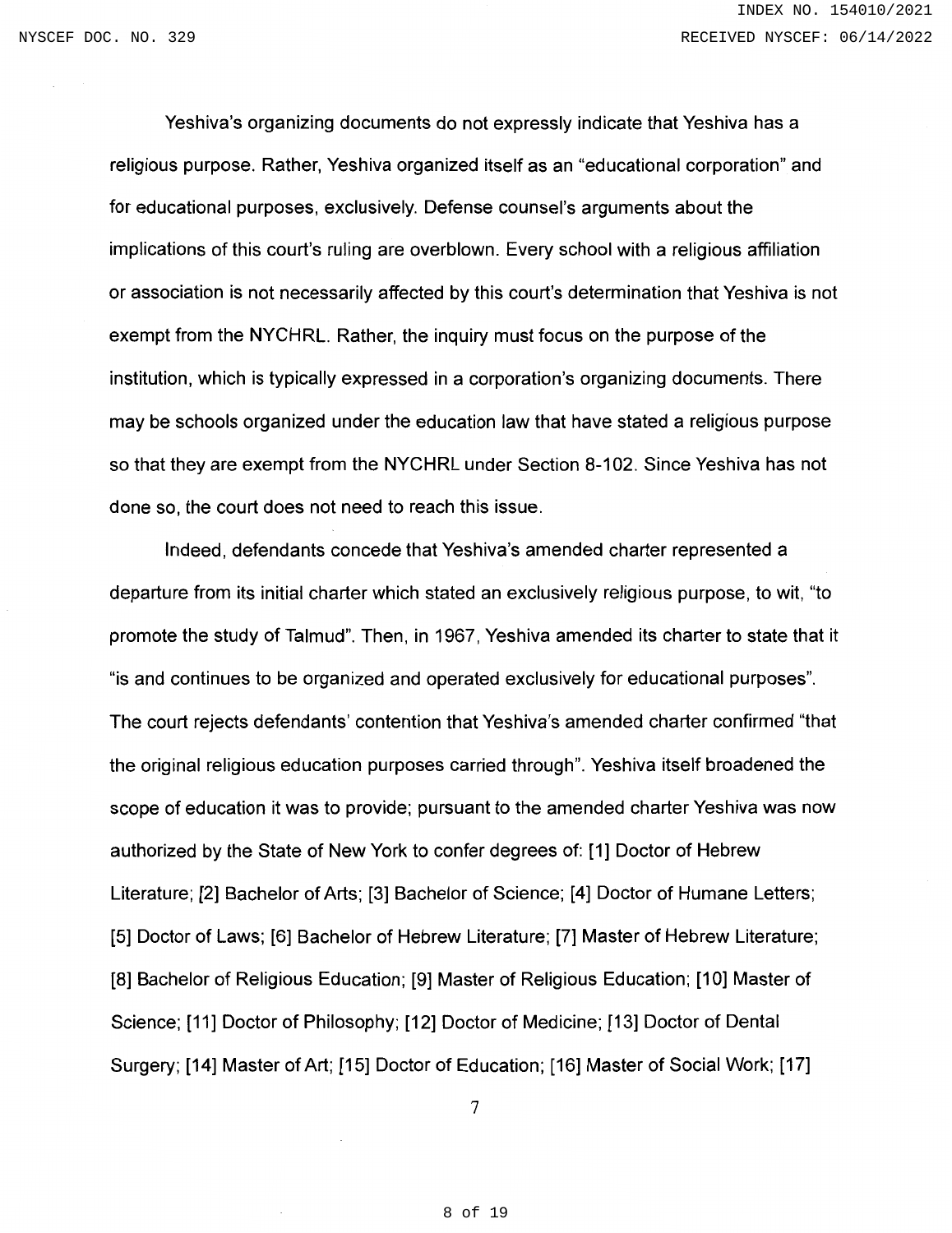Associate in Arts; and [18] Doctor of Religious Education. The court finds that Yeshiva's

educational function, evidenced by its ability to now confer many secular multi-

disciplinary degrees, thus became Yeshiva's primary purpose. Even if Yeshiva still

"promote[d] the study of Talmud", that does not necessarily make Yeshiva a religious

corporation as that term was intended by the City Council when it enacted Section 8-

 $102.$ 

In a letter dated April 27, 2021 from faculty members of the Benjamin N. Cardozo

School of Law to defendant Berman, the authors write:

As members of the Yeshiva University community, the fifty-one undersigned faculty members of Benjamin N. Cardozo School of Law write to express our dismay at the University's continued refusal not to allow undergraduate students to form a group devoted to building community and support for LGBTQ+ students.

... Indeed, at Cardozo, where LGBTQ+ students are a vital part of our community, with an active and engaged student group, no such discrimination is practiced or tolerated. We find it unacceptable that our parent University would adopt such a hurtful policy towards the undergraduate student body.

The University's decision also is unlawful under federal, state, and city civil rights laws, all of which prohibit discrimination on the basis of sex and sexual orientation. As a non-sectarian institution of higher education, the University must abide by these proscriptions. We understand that the University came to the same conclusion more than 25 years ago - concluding that it was required by antidiscrimination laws to afford equal treatment to  $LGBTQ+$  students – and the legal protections for  $LGBTQ+$  people have significantly strengthened since that time.

Faculty members, law professors even, within Yeshiva's own community

recognize that Yeshiva is not a religious corporation and is subject to the NYCHRL.

Further, Yeshiva itself has long acknowledged that it was subject to the NYCHRL.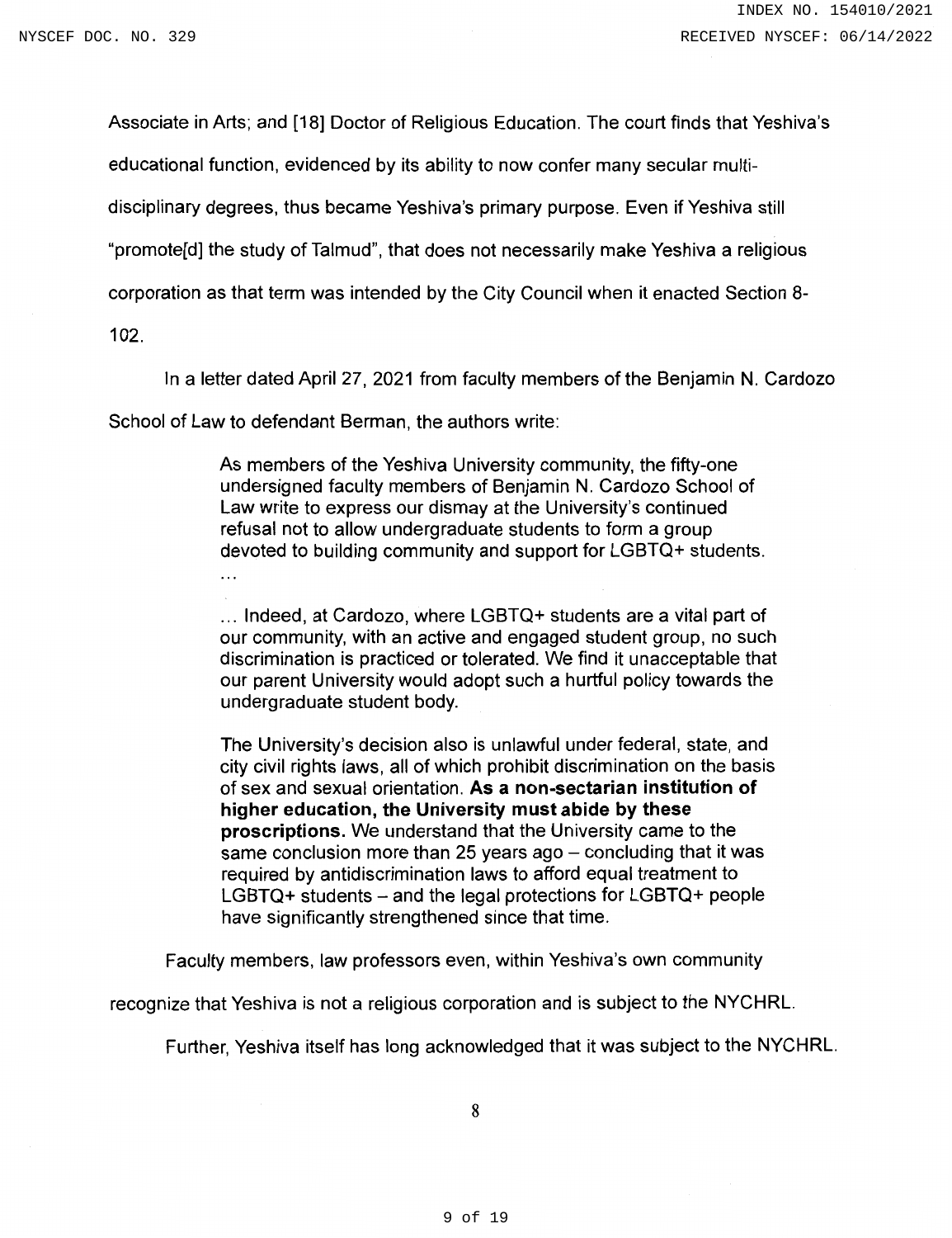A 1995 fact sheet about gay student organizations at Yeshiva prepared by Yeshiva as

per a September 5, 1995 letter from David M. Rosen. Director of Yeshiva's Department

of Public Relations, provides in pertinent part as follows:

## 1. I've read that there are "gay student clubs" at some of Yeshiva University's graduate schools. Is this true?

Yes. A handful of students at two graduate schools have formed organizations - sometimes referred to as "clubs" - to discuss issues of concern to the gay community.

## 2. Which schools have these clubs? How many students are involved? What do they do?

Gay student clubs exist at Benjamin N. Cardozo School of Law and Albert Einstein College of Medicine. Informal groups with similar interests have met sporadically at Wurzweiler School of Social Work and Ferkauf Graduate School of Psychology. The student bodies of these graduate-level, professional schools are co-educational and diverse ethnically, religiously, and racially. Altogether about three dozen out of YU's 5,000 students are involved. Their activities generally involve informational and educational meetings. They do not proselytize. These groups have existed for years but went largely unnoticed prior to the recent spate of distorted media reports.  $\ddotsc$ 

## 4. Given the strong prohibition against homosexual behavior in Jewish law, why does YU permit gay groups on campus?

Yeshiva University is subject to the human rights ordinance of the City of New York, which provides protected status to homosexuals. Under this law, YU cannot ban gay student clubs. It must make facilities available to them in the same manner as it does for other student groups.

At oral argument, defense counsel proffered "Yeshiva would be happy to stipulate

to adding a more direct statement of religious purpose in its charter if plaintiffs would

agree to dismiss the case." This assertion concedes the point. Yeshiva's charter is not

merely form over substance. Its corporate purpose is the basis for licensure and receipt

of grants and other public funding. As plaintiffs learned during the course of limited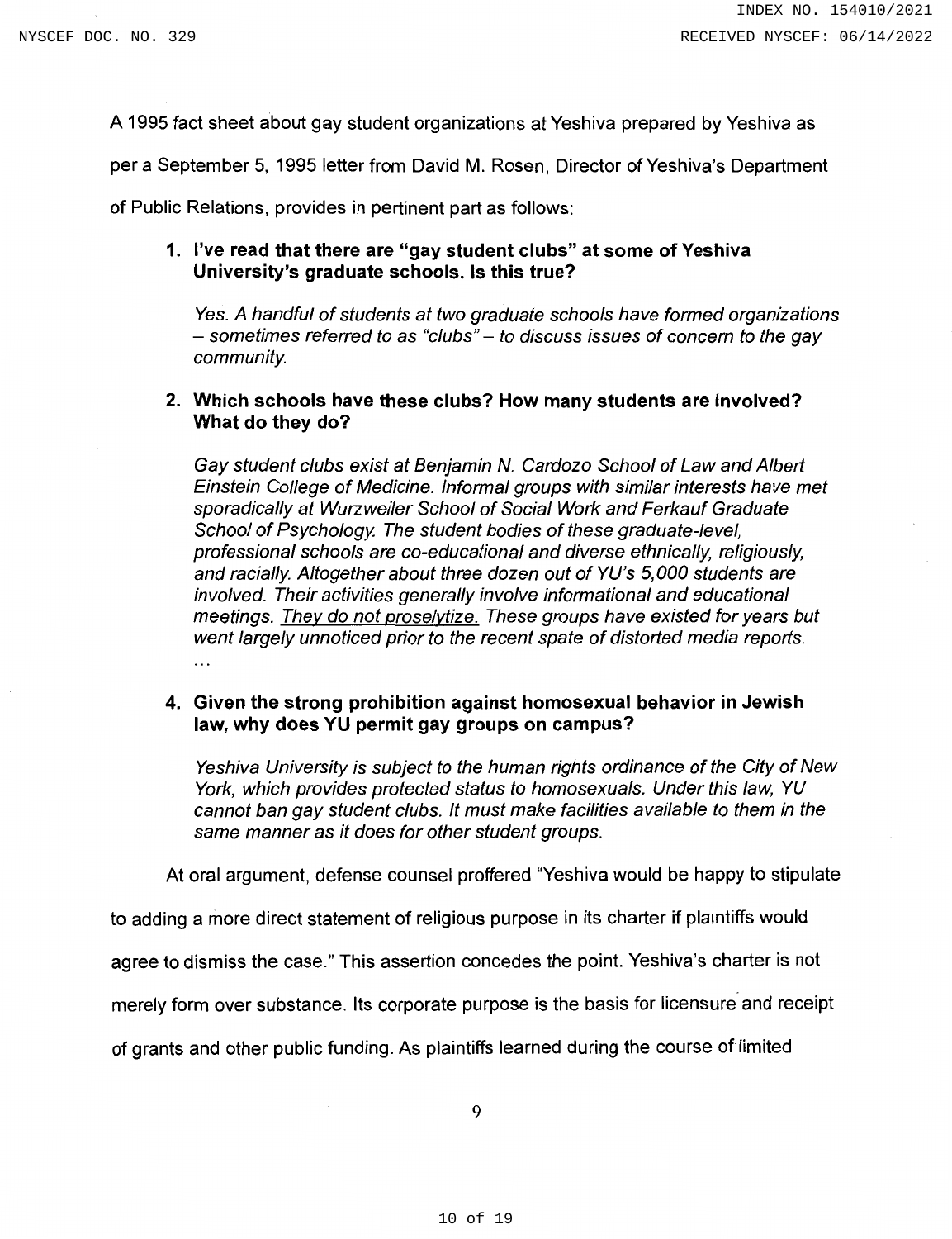discovery. Yeshiva submitted various forms to governmental agencies which belie its contention in this action that it is a religious corporation. In 2018, Yeshiva reported in Form CHAR410 to the New York State Department of Law, Charities Bureau, that it was an "educational institution, museum or library incorporated under the NY State Education Law or by special act" rather than an "organization [] incorporated under the religious corporations law or is another type of organization with a religious purpose or is operated, supervised or controlled by or in connection with a religious organization" (emphasis in original). Yeshiva's Director of Tax & Compliance, Alan Kruger, testified that Yeshiva registered as an educational corporation and not a religious corporation because "it would be difficult" to produce documents showing entitlement to the latter exemption.

In a letter dated February 16, 2021, Jon Greenfield, Director of Government Relations at Yeshiva, wrote to Senator Robert Jackson requesting New York State capital construction funding. Greenfield identified Yeshiva as a "501[c][3] not-for-profit institution of higher learning...", not a religious corporation. How Yeshiva represents itself is not merely "form over substance" as defense counsel argues. Rather, the term "religious corporation" as the City Council intended neatly squares with how the term is used in other legal and/or formal applications and settings. Yeshiva is either a religious corporation in all manners or it is not. Yeshiva's decision to amend its charter in 1967 and otherwise hold itself out as non-sectarian since then must be accorded. Thus, the record shows that Yeshiva is not a "religious corporation" on paper, does not hold itself out to be a "religious corporation" and at least 27-years ago knew that it was not exempt from the NYCHRL and was otherwise bound by its antidiscrimination mandates.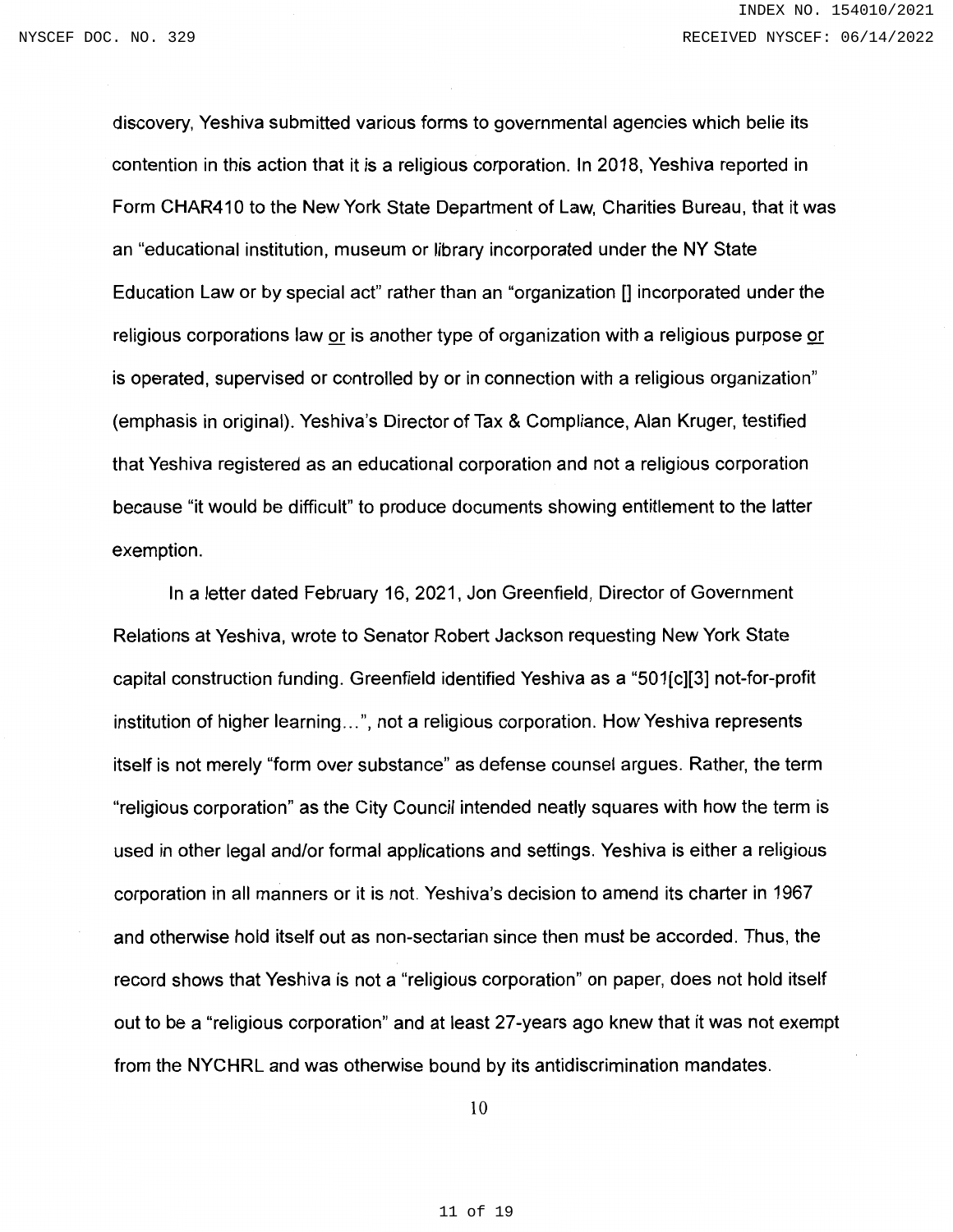The court also does not need to contort itself to ascertain the intent of the legislature when it enacted the NYCHRL, commonly known as one of the most protective anti-discrimination laws in the country. The legislative intent is no better stated than in Admin Code § 8-130, entitled "Construction":

> a. The provisions of this title shall be construed liberally for the accomplishment of the uniquely broad and remedial purposes thereof, regardless of whether federal or New York state civil and human rights laws, including those laws with provisions worded comparably to provisions of this title, have been so construed.

b. Exceptions to and exemptions from the provisions of this title shall be construed narrowly in order to maximize deterrence of discriminatory conduct.

While the 1965 NYCHRL excluded "colleges and universities" from classification

as a place of public accommodation, in 1991, the City Council removed this exemption from the NYCHRL. Thus, the court's determination that Yeshiva is not exempt from the NYCHRL is wholly consistent with the legislative intent of the NYCHRL, which requires that exemption from it be narrowly construed in order to minimize discriminatory conduct.

Even if the court were to adopt Yeshiva's religious function test, the court would reach the same result. Plaintiffs' counsel correctly characterizes defendants' argument on this point: defendants want this court to find that Yeshiva is a religious corporation in the same manner an ordinary person would describe themselves as a religious person. There is no doubt that Yeshiva has an inherent and integral religious character which defines it and sets it apart from other schools and universities of higher education. However, Yeshiva must fit within the term "religious corporation" as the legislature intended the term to mean in the NYCHRL. Yeshiva is a university which provides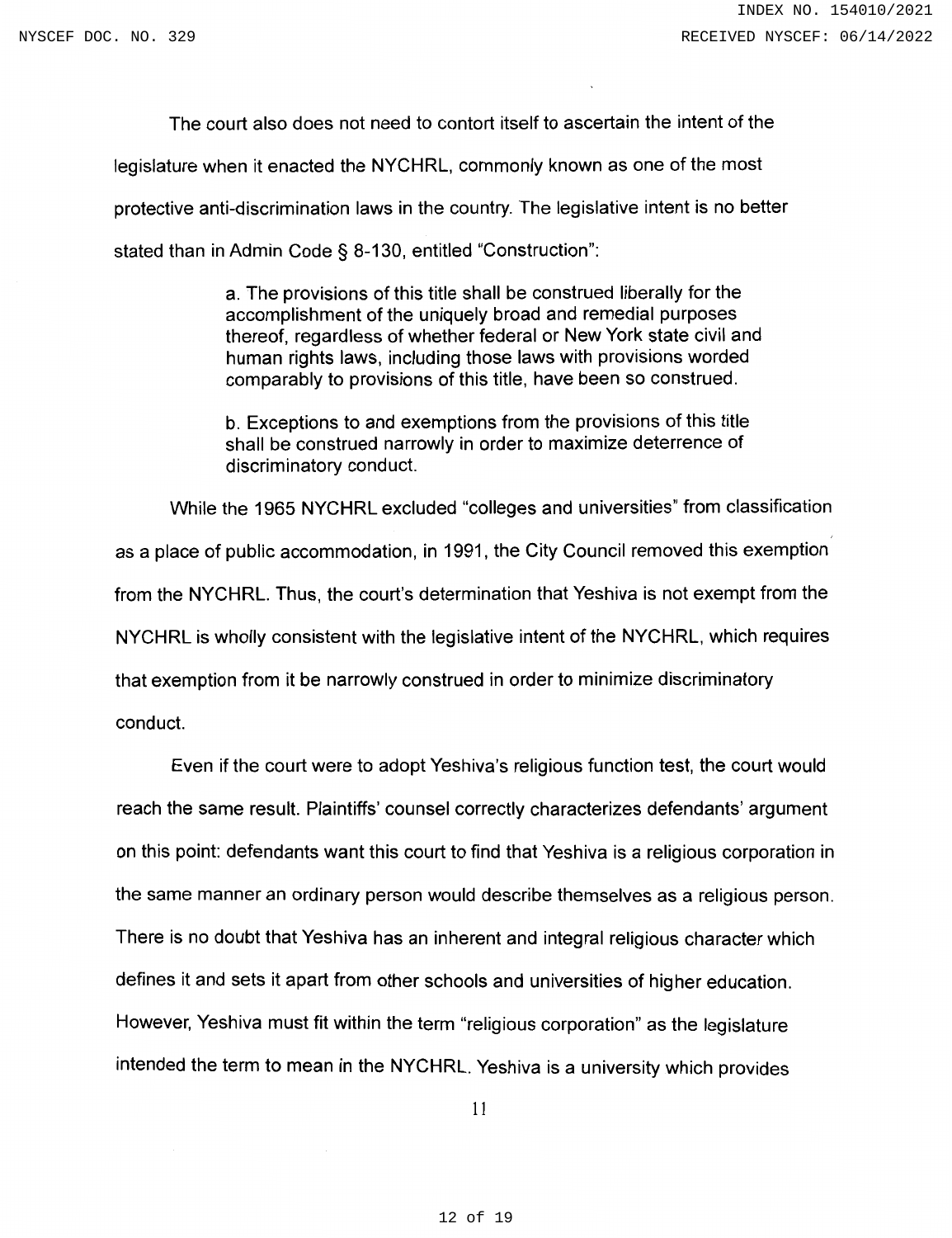educational instruction, first and foremost. Yeshiva's religious character evidenced by required religious studies, observation of Orthodox Jewish law, students' participation in religious services, etc. are all secondary to Yeshiva's primary purpose. "[A] religious corporation should be one formed primarily for religious purposes; exercising some ecclesiastical control over its members, having some distinct form of worship and some method of discipline for violation thereof" (Naarim v. Kunda, 7 Misc.3d 1032(A) [NY Sup Ct, Kings Co 2005]). Defense counsel's assertion that "[y]ou cannot step onto the campus or into a batel midrash without recognizing that this is a sacred space for students who are studying there" undercuts defendants' argument. The record shows that the purpose students attend Yeshiva is to obtain an education, not for religious worship or some other function which is religious at its core. Thus, religion is necessarily secondary to education at Yeshiva.

Defendants' reliance on Scheiber v. St. John's University (84 NY2d 120 [1994]) is misplaced. In that case, the Court of Appeals found that St. John's University ("SJU") was a "religious institution" within the meaning of the New York State Human Rights Law, to wit Exec. Law § 296(11). Chief Judge Judith Kaye concluded that although SJU was "conceived with the intent of fulfilling a secular educational role, SJU has not abandoned its religious heritage and plainly falls within the exemption for entities that are 'operated, supervised or controlled by or in connection with a religious organization". Exec. Law  $\S$  296(11) is more expansive than Admin Code  $\S$  8-102 in that the former exempts "any religious or denominational institution or organization, or any organization operated for charitable or education purposes, which is operated, supervised or controlled by or in connection with a religious organization..." Since SJU was "an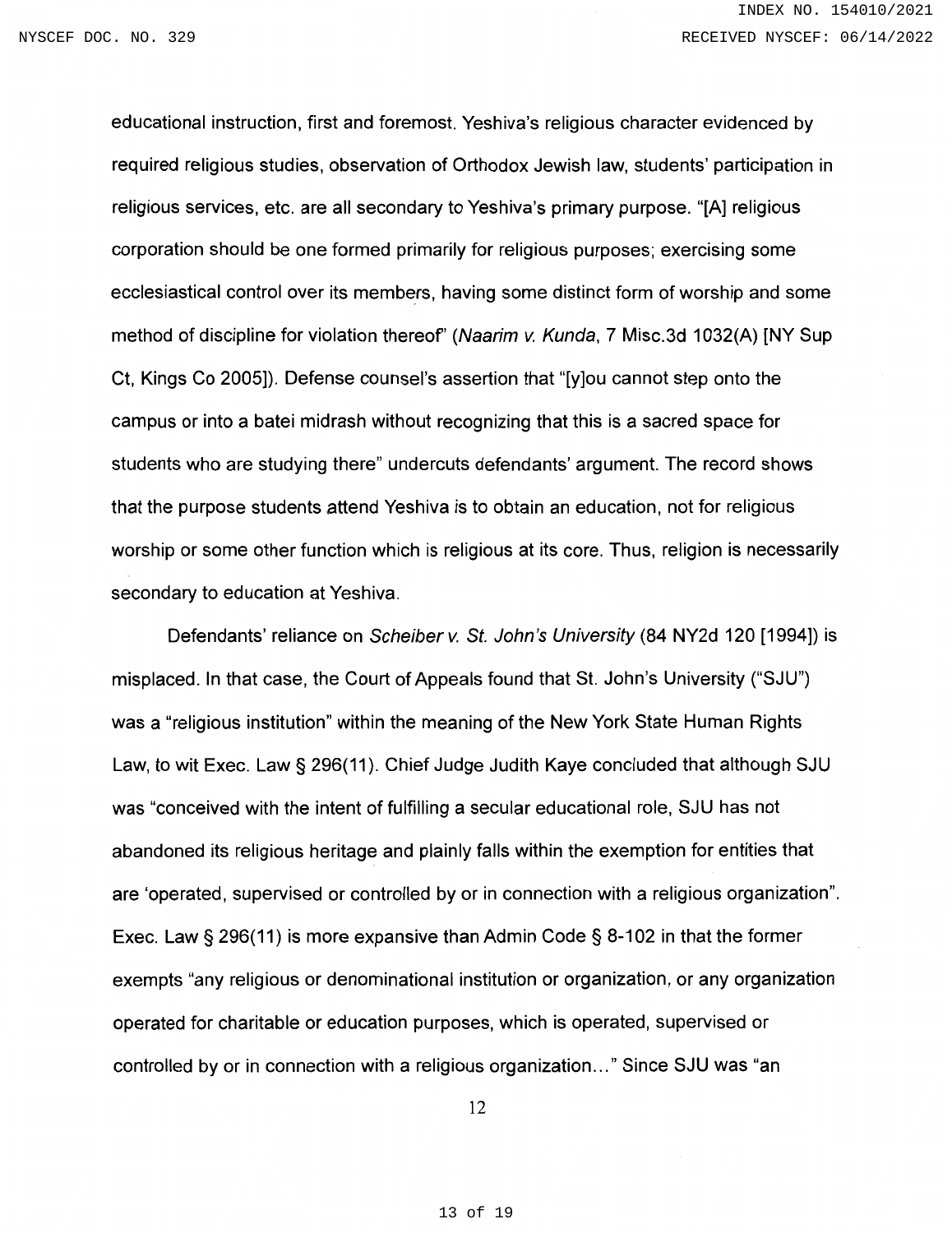educational organization operated in connection with the Vincentian order – a religious institution or organization – SJU is itself a "religious institution" within the language of Executive Law § 296(11)". That fact has no bearing on whether Yeshiva is a "religious corporation" within the meaning of the NYCHLR. Therefore, contrary to defense counsel's contention, Scheiber is not on point and this court does not need to "contradict the Court of Appeals to rule in plaintiffs' favor."

Accordingly, the court finds that Yeshiva is not a "religious corporation" as the term is used in Admin Code § 8-102. Defendants' motion on this point is denied and plaintiffs' cross-motion for partial summary judgment is granted to the extent that the court finds that the defendant Yeshiva is not a "religious corporation" as the term is used in the Admin Code § 8-102 exemption of a "Place or provider of public accommodation". **First Amendment implications** 

The court now must consider whether the NYCHRL as applied to Yeshiva violates Yeshiva's First Amendment rights. The First Amendment to the US Constitution, as applied to the States via the Fourteenth Amendment, provides that "Congress shall make no law respecting an establishment of religion, or prohibiting the free exercise thereof; or abridging the freedom of speech, ... or the right of the people peaceably to assemble..."

Defense counsel quotes Obergefell v Hodges, (576 US 644, 679-680 [2015]) and claims that "[t]he First Amendment ensures that religious organizations ... are given proper protection as they seek to teach the principles that are so fulfilling and so central to their lives and faiths, and to their own deep aspirations to continue the family structure they have long revered." Defendants argue that plaintiffs' claims as applied to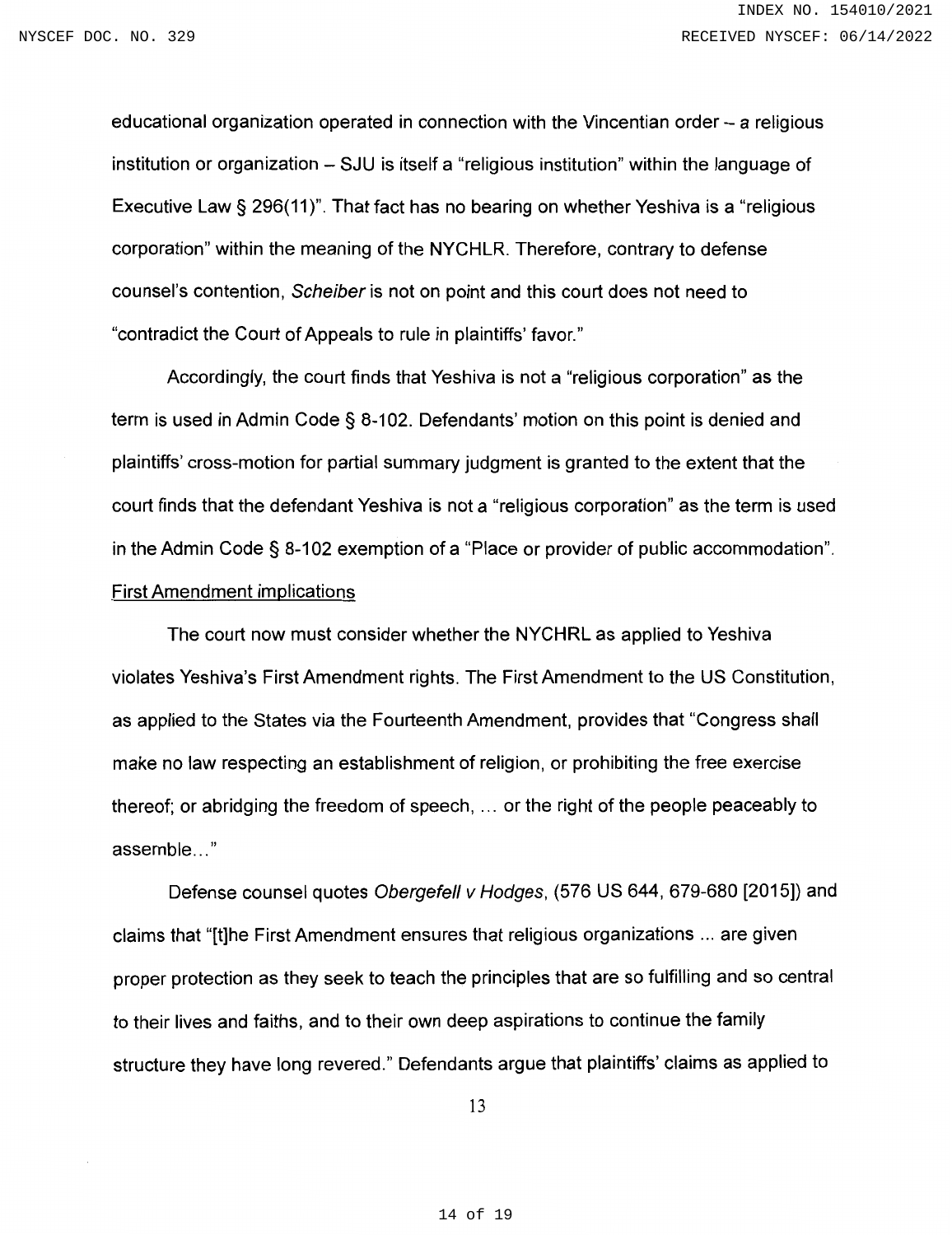Yeshiva violate Yeshiva's religious autonomy, the Free Exercise Clause, the Free Speech Clause and the Assembly Clause. Meanwhile, plaintiffs assert that the NYCHRL does not violate defendants' First Amendment rights because "[i]t is a law of general applicability, and the Council's intent to prohibit discrimination in places of public accommodation provides a rational basis for its enactment" citing Catholic Charities of Diocese of Albany v. Serio, 7 NY3d 510 [2006].

The NYCHRL and the First Amendment are not incompatible (see i.e. Salemi v. Gloria's Tribeca Inc., 116 AD3d 569 [1st Dept 2014]). In Catholic Charities, the Court of Appeals explained that the First Amendment does not protect an individual from valid and neutral laws of general applicability, even when those laws forbid or compel conduct which goes against the grain of a religion. Catholic Charities cited Employment Div., Dept of Human Resources of Oregon v. Smith, 494 US 872 [1990], in which the Supreme Court upheld a state law of general applicability against a free exercise challenge. In response to *Employment Division*, Congress enacted the Religious Freedom Restoration Act of 1993, which was then held unconstitutional in 1997 by the Supreme Court in City of Boerne v. Flores, 521 US 507. Thus, Employment Division is good precedent (see i.e. Matter of Gifford v. McCarthy, 137 AD3d 30 [3d Dept 2016]).

Defense counsel argues that Catholic Charities is no longer good precedent because of Fulton v. City of Philadelphia, Pennsylvania, 141 SCt 1868 [2021]). That case, however, found a foster care contract was not generally applicable and thus was subject to strict scrutiny. Nor do cases involving secular exemptions apply, since Section 8-102 contains a very broad exemption for religious corporations organized under the RCL or Education Law and a smaller exception for private organizations.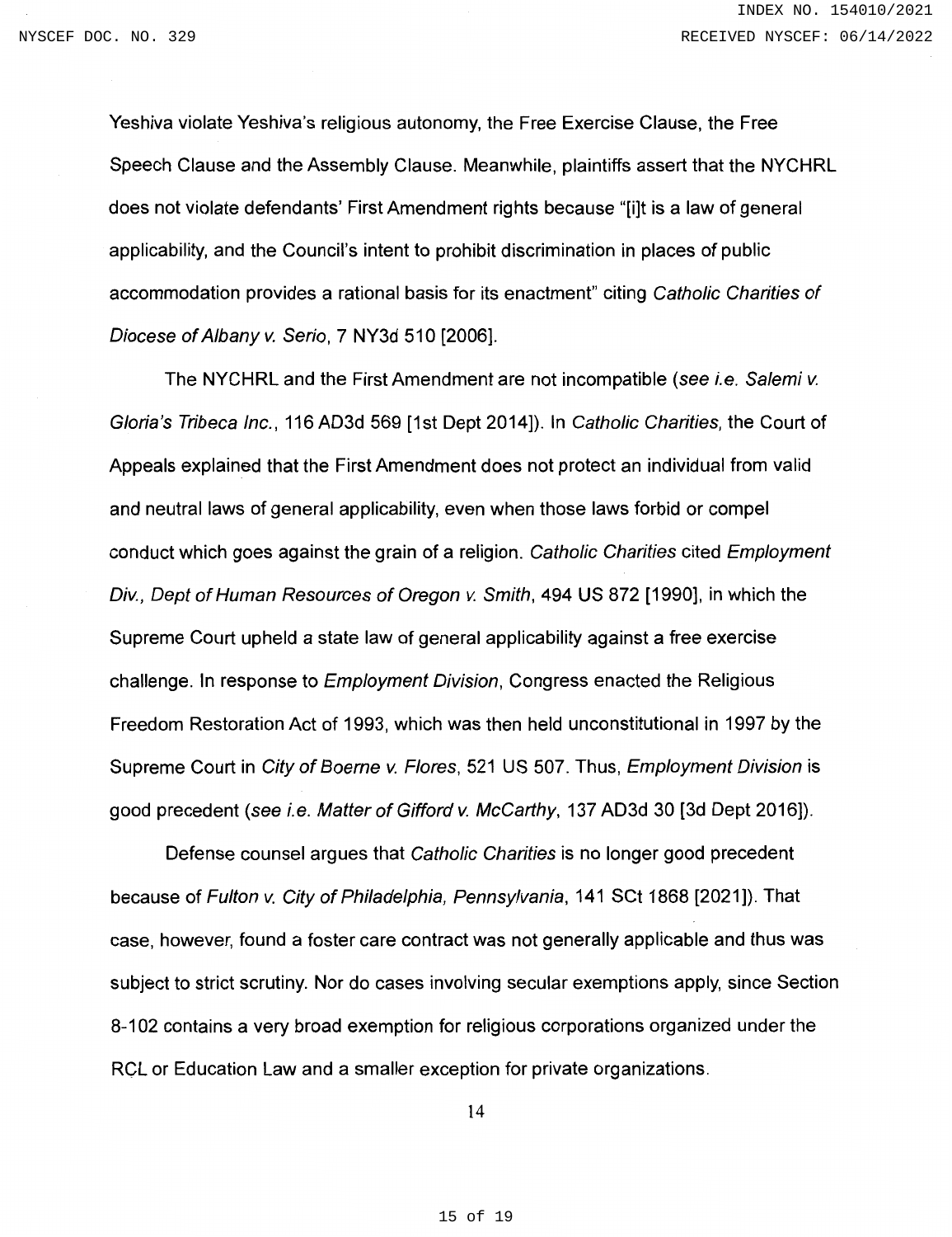Assuming arguendo that Yeshiva's refusal to recognize an LGBTQ student group is part of its exercise of religion, the NYCHRL's impact on Yeshiva's exercise of religion is only incidental to the NYCHRL's ban on discrimination. There can be no dispute that the NYCHRL is a neutral law of general applicability. It does not target religious practice, its intent is to deter discrimination, only, and it applies equally to all places of public accommodation other than those expressly exempted as distinctly private or a religious corporation organized under the education or religious corporations law. Indeed, the religious corporation carve-out under Section 8-102 was an attempt by the City Council to ensure that the NYCHRL will not be unconstitutionally applied to religious organizations. Thus, Yeshiva's Free Exercise argument is rejected.

The court further finds that Yeshiva's Free Speech rights will not be violated by application of the NYCHRL. Formal recognition of a student group does not equate to endorsement with that group's message (see e.g. Bd. Of Educ. of Westside Community Schools v. Mergens By and Through Mergens, 496 US 226, 250 [1990]). What plaintiffs seek is simply equal access to the tangible benefits that Yeshiva affords other student groups on its campus. By following the law and granting the YU Pride Alliance formal recognition and equal access. Yeshiva need not make a statement endorsing a particular viewpoint as defense counsel posits. Moreover, Yeshiva's Graduate Schools have LGBTQ student groups, which undercuts Yeshiva's arguments regarding compelled speech when LGBTQ student groups are already a formally recognized part of the Yeshiva community and have been so for nearly 30 years. Thus, the record shows that Yeshiva knows that formal recognition of LGBTQ student groups does not equate endorsement (see the 1995 Fact Sheet).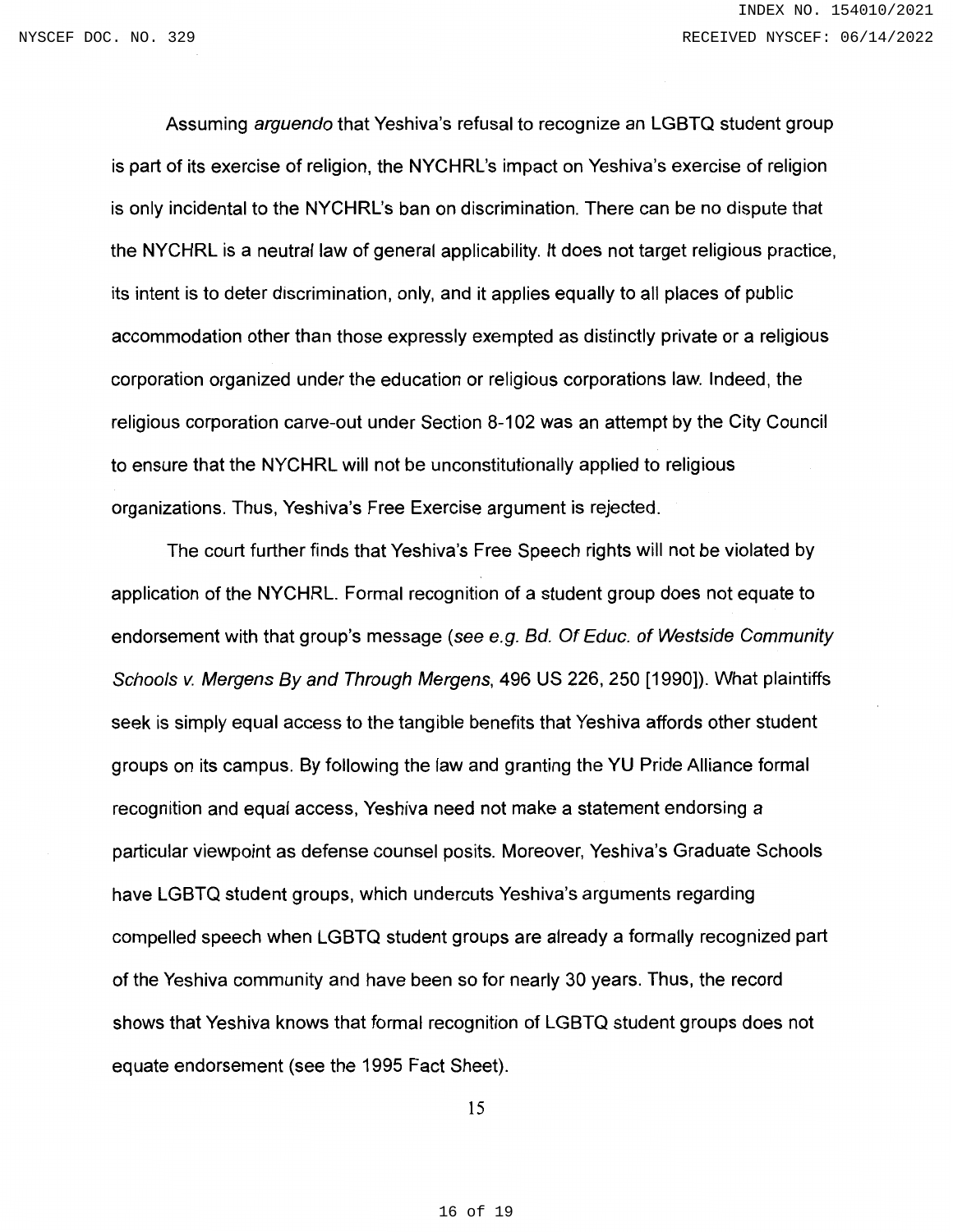Finally, the court is unpersuaded by defendants' association argument, as Yeshiva has not come forward with any evidence that formal recognition of an LGBTQ student group and/or the grant of accommodations, advantages, facilities, and privileges at Yeshiva is inconsistent with the purpose of Yeshiva's mission and will impermissibly infringe on Yeshiva's assembly rights (Matter of Gifford, supra at 42 ["[t]here is nothing in this record to indicate that petitioners' wedding business was 'organized for specific expressive purposes"]. The Supreme Court's decision in Rumsfeld v. Forum for Academic and Institutional Rights, Inc. is illustrative. In that case, the Court explained that law schools could not deny military recruiters equal access to their campuses on a theory that such access "impairs their own expression by requiring them to associate with the recruiters" because "just as saying conduct is undertaken for expressive purposes cannot make it symbolic speech, [] so too a speaker cannot erect a shield against laws requiring access simply by asserting that mere association "would impair its message" (547 US 47, 69 [2006] [internal quotations and citations omitted]).

Based on the foregoing, defendants' motion to dismiss plaintiff's complaint on grounds that the NYCHRL as applied to Yeshiva violates the First Amendment is denied. Remaining issues

The court next considers defendants' motion for dismissal of the claims against Vice Provost Chaim Nissel on the grounds that he is not a decision-maker, but rather, a messenger. There is no opposition to that branch of the motion. Since there is no dispute that VP Nissel is not a proper defendant, that branch of defendants' motion is granted.

In addition to moving for partial summary judgment, plaintiffs request "such other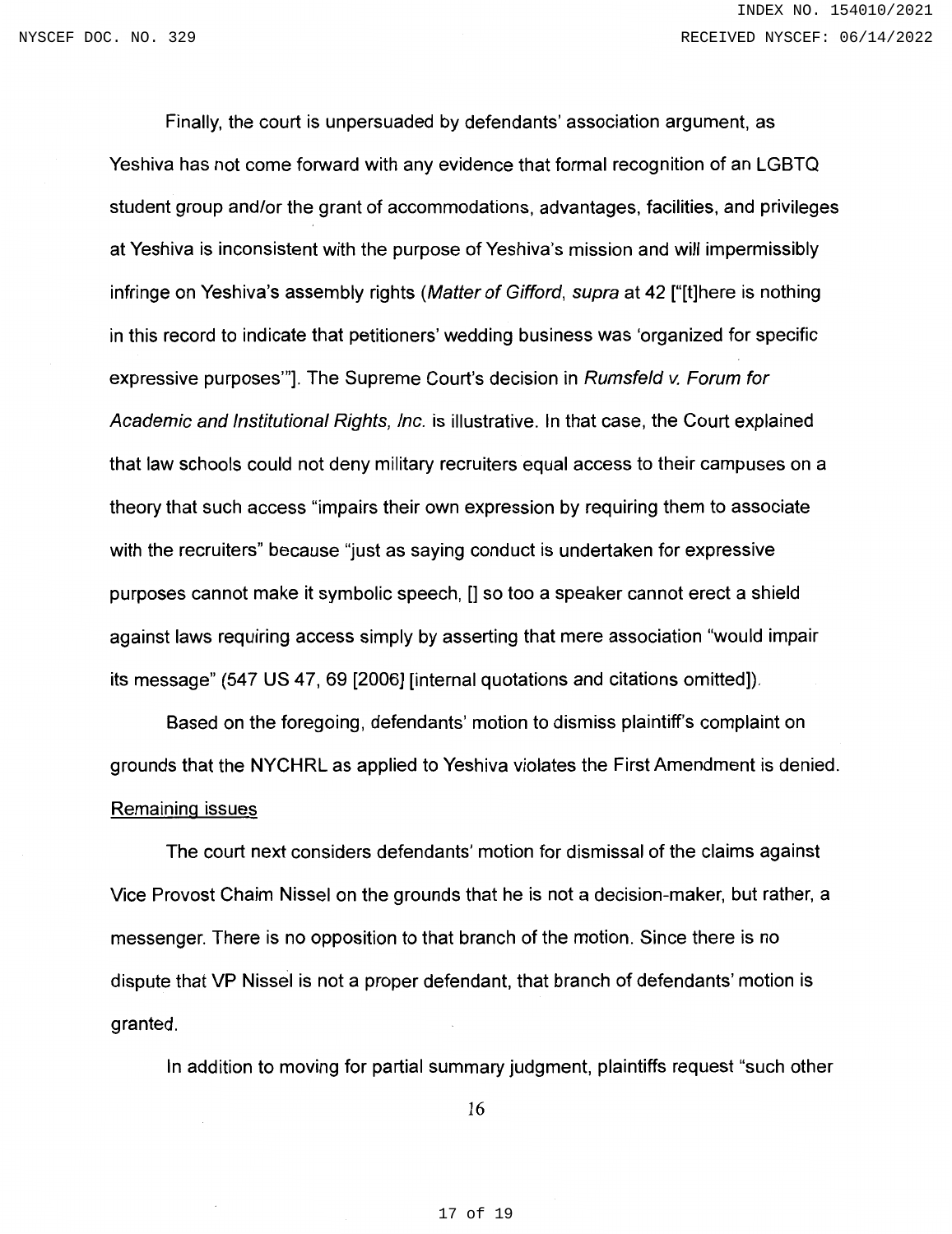and further relief as may be just and proper" in their notice of cross-motion. In light of the court's finding that Yeshiva is not a "religious corporation" as the term is used in Admin Code § 8-102, the court finds that plaintiffs are entitled to a permanent injunction restraining Yeshiva and President Ari Berman from continuing their refusal to officially recognize the YU Pride Alliance as a student organization because of the members' sexual orientation or gender and/or YU Pride Alliance's status, mission, and/or activities on behalf of LGBTQ students. There is no dispute on this record that Yeshiva is a place or provider of public accommodation within the meaning of the NYCHRL and that Yeshiva withheld and denied plaintiffs the full and equal enjoyment, on equal terms and conditions, of its accommodations, advantages, services, facilities or privileges because of plaintiffs' actual or perceived sexual orientation. Thus, there is no dispute on this record that Yeshiva's failure to grant such access to the YU Pride Alliance violates the NYCHRL. Therefore, plaintiffs are further entitled to an order directing Yeshiva to provide YU Pride Alliance the full and equal accommodations, advantages, facilities, and privileges of all other student groups at Yeshiva.

#### **CONCLUSION**

In accordance herewith, it is hereby

**ORDERED** that the motion by the Lesbian and Gay Law Association Foundation of Greater New York for leave to submit a brief of amicus curiae is granted without opposition and said brief is considered by the court in connection with motion sequence 6; and it is further

**ORDERED** that defendants' converted motion for summary judgment (sequence 6) is granted only to the extent that plaintiffs' claims against defendant Vice Provost